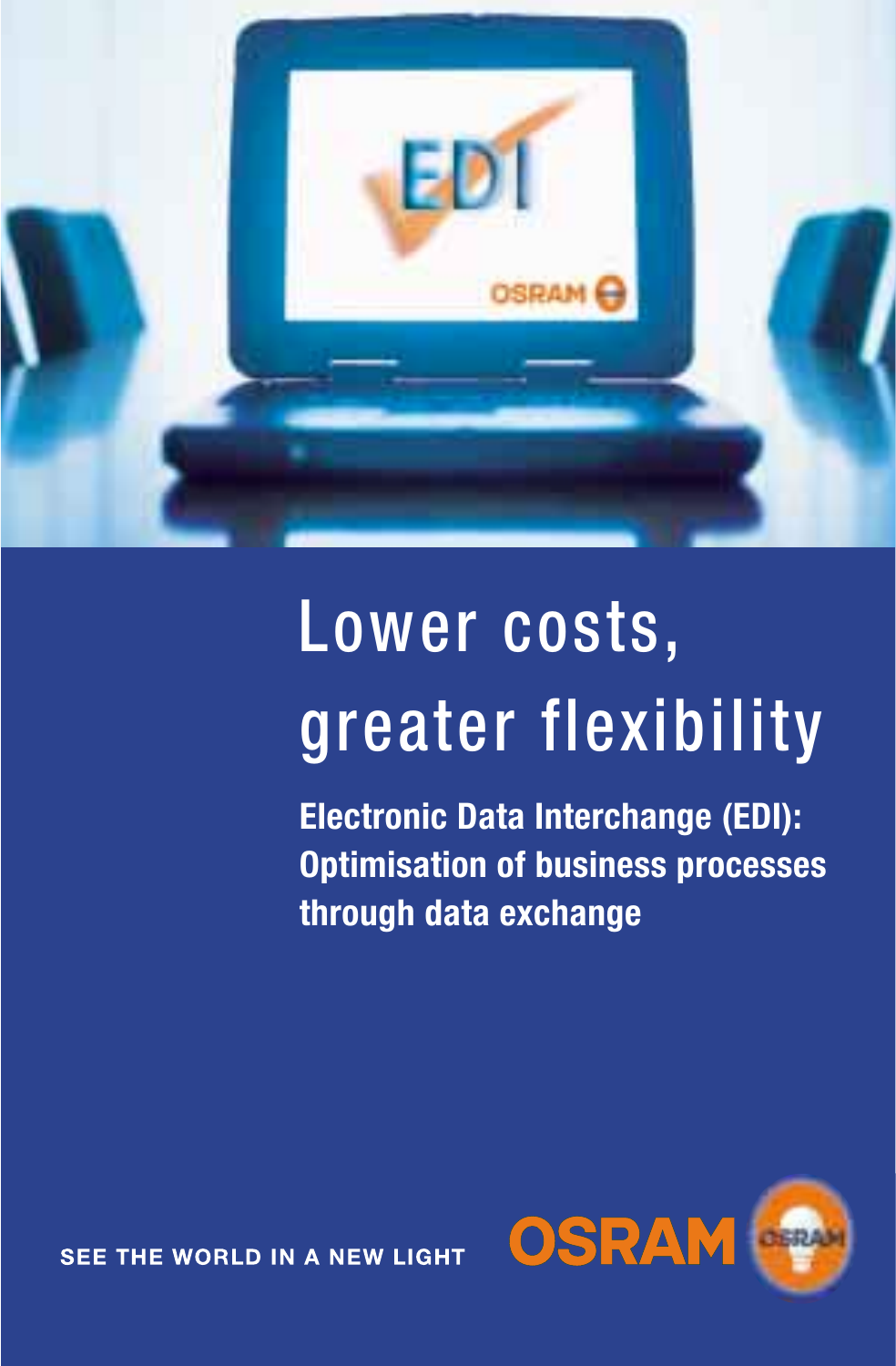### **Faster, more transparent, more cost-effective – EDI!**

### **What is EDI – and what are the benefits?**

EDI (Electronic Data Interchange) refers to the electronic exchange of data between business partners via standardised communication paths (e.g. GXS mailbox) and standardised message formats (e.g. ORDERS = order) which have been defined by relevant organisations (e.g. VDA, UN).



Valuable human resources can be deployed elsewhere. 0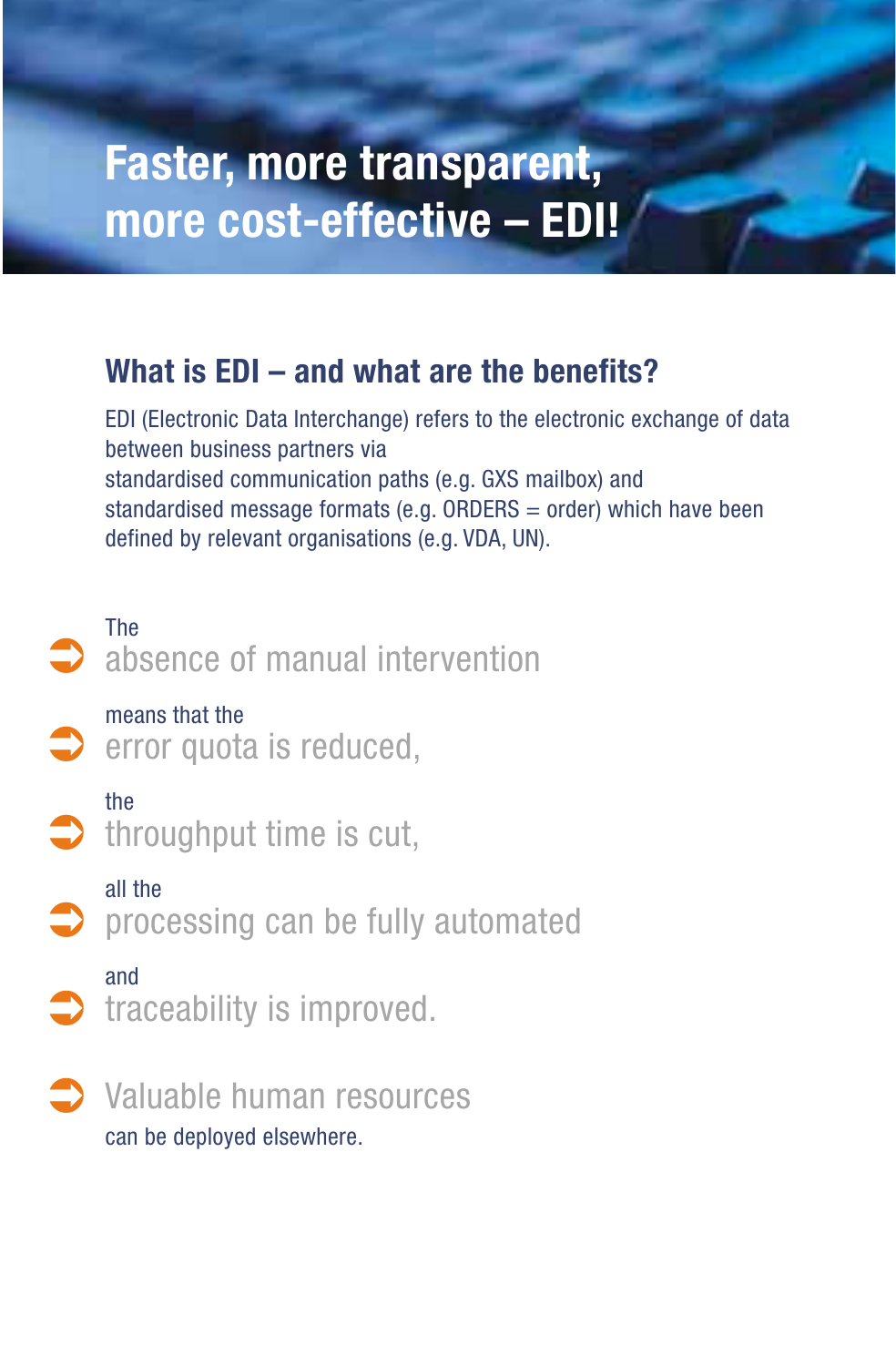### **The benefits of EDI**

EDI saves time and personnel, makes business processes more transparent and traceable, helps optimise workflows, creates synergies – and can be implemented quickly and easily with standardised technologies.

## $+$  Automated

Electronic Data Interchange removes the need for manual processes such as recording incoming invoices. Automated processes take less time and need less manpower.

## $+$  Transparent

Electronic feedback (e.g. order responses), which is made available for the partner-specific enterprise resource planning system (ERP), improves transparency for the various departments. Use of the inhouse IT infrastructure and associated logging ensures that the technical processes can be traced.

## $+$  Integrated

By using the partner-specific enterprise resource planning system (ERP), employees can make use of their existing knowledge and optimise the workflows. There is no need to use external systems.

## + Standardised

The use of common internationally accepted standards makes communication easier when implementing and supporting EDI connection.

**These properties make EDI a cost-effective way of mapping business processes between business partners.** =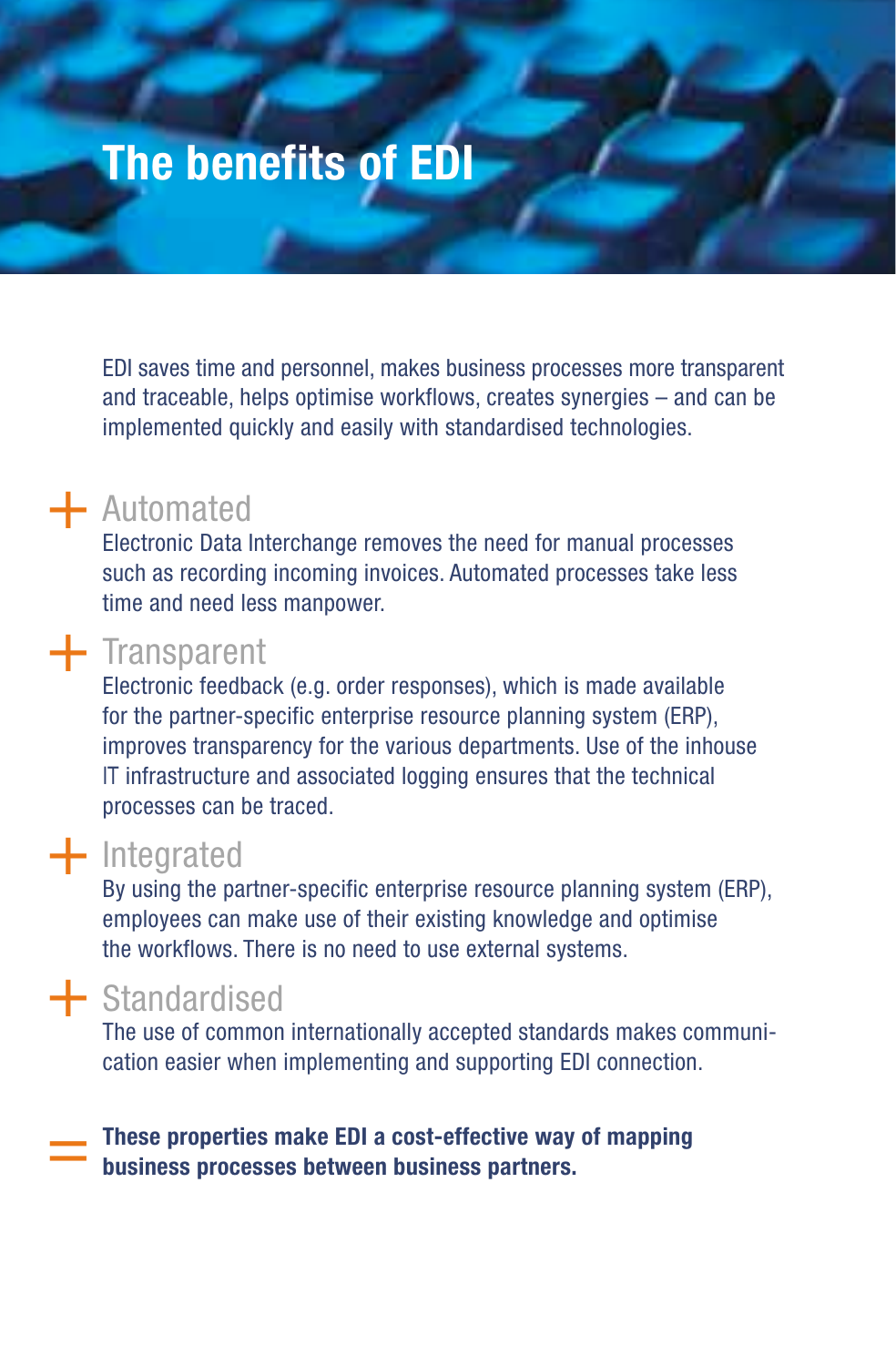### **Our demands for EDI processing**

### **Quality, cooperation, openness, cost reductions**

- We work closely and directly with our business partners. Clear agreements are made regarding cooperation. These agreements are binding for us so that our objectives can be achieved quickly, directly and to our satisfaction.
- To ensure high  $\Box \Box \Box$  TV, professional employees from the business departments and from IT departments work closely together. Coordination of these employees with respect to our business partners is handled by a central contact.
- We are open to new technologies and standards and implement them in our monitored and automated IT environment.
- Intensive communication and a high level of integration are the basis for rapid action and reduced costs.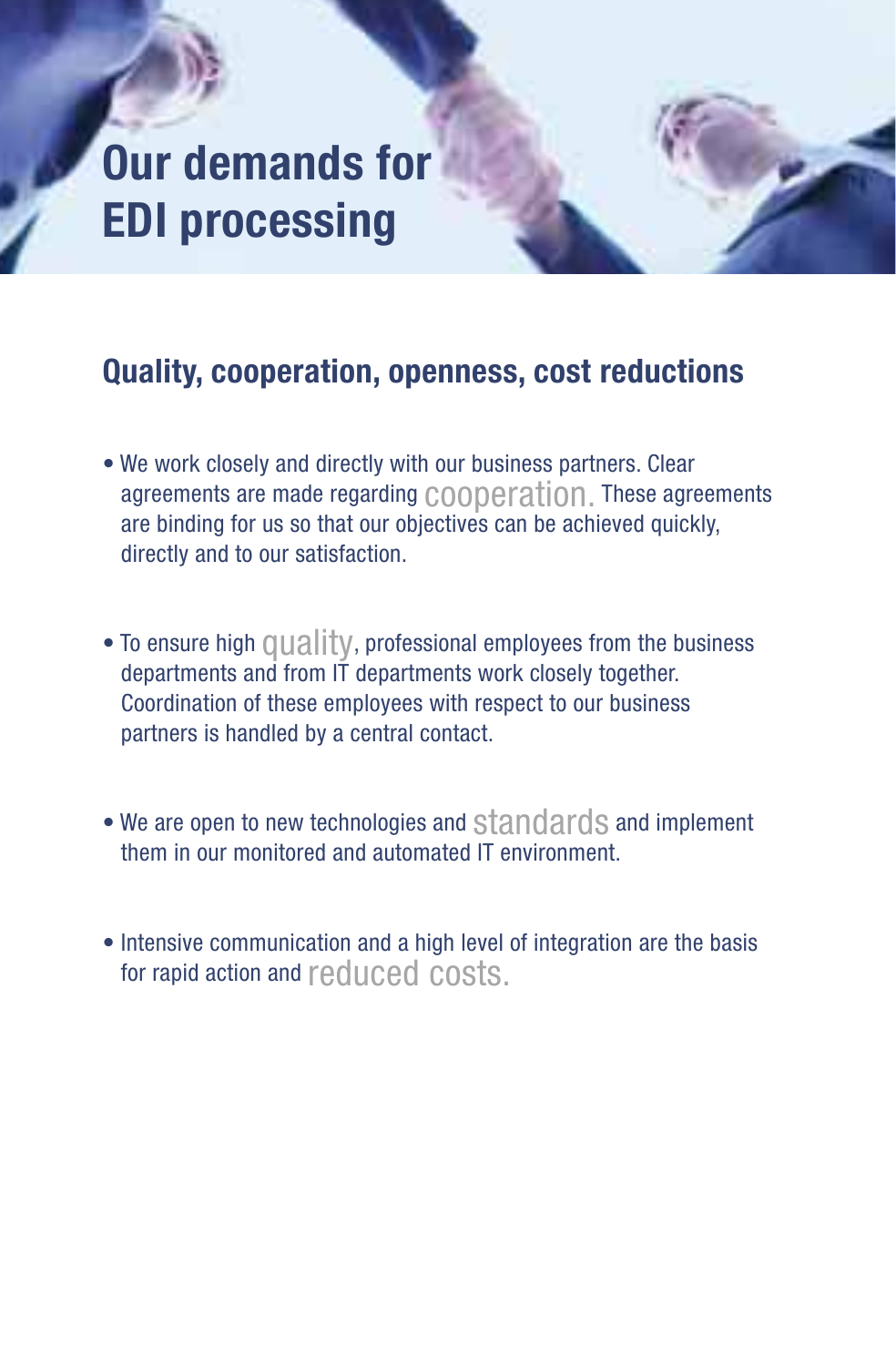### **All we need – and all very simple**

### **What information can you exchange with us via EDI?**

EDI is synonymous with fully automated communication. With EDI it is possible to map all the business processes between business partners. For example, you create an order in your enterprise resource planning system (ERP). The order is then automatically transmitted to OSRAM and you receive an order response which is automatically processed in your enterprise resource planning system (ERP).

### **What do you need for EDI?**

To keep the "expense" for our partners as low as possible we use tried and tested techniques for EDI processing. At present, we use mainly the following message standards  $(=$  content structure of the data) and  $comm$ unication standards  $(=$  data transmission):

- Message standards: CAP, UN-EDIFACT, VDA
- Communication standards: AS2, GXS, SBS, X.400

What if your preferred technique is not in the list? No problem. We have extensive commercial and technical expertise and many years of experience in the EDI environment so we can give you excellent support.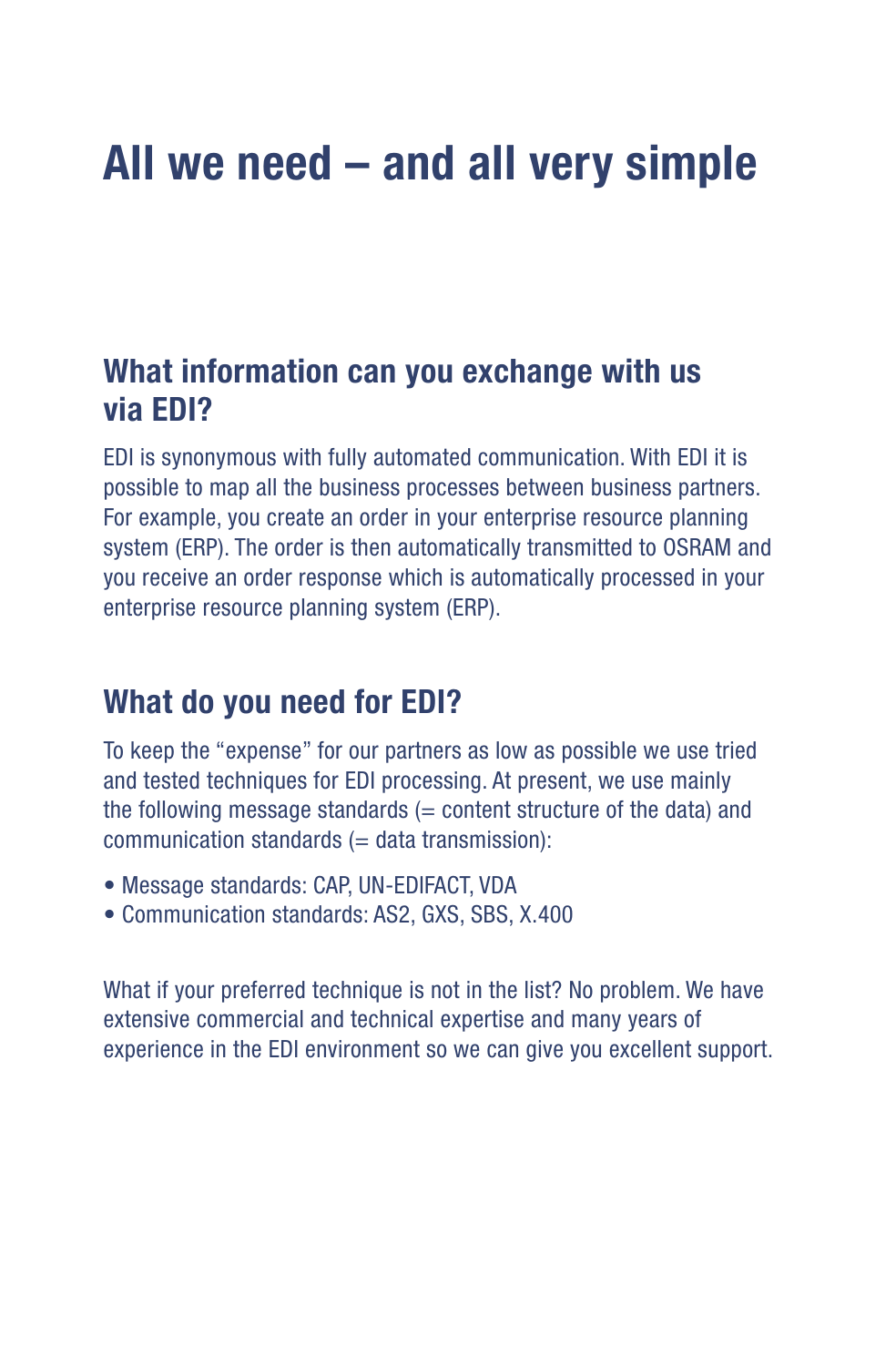

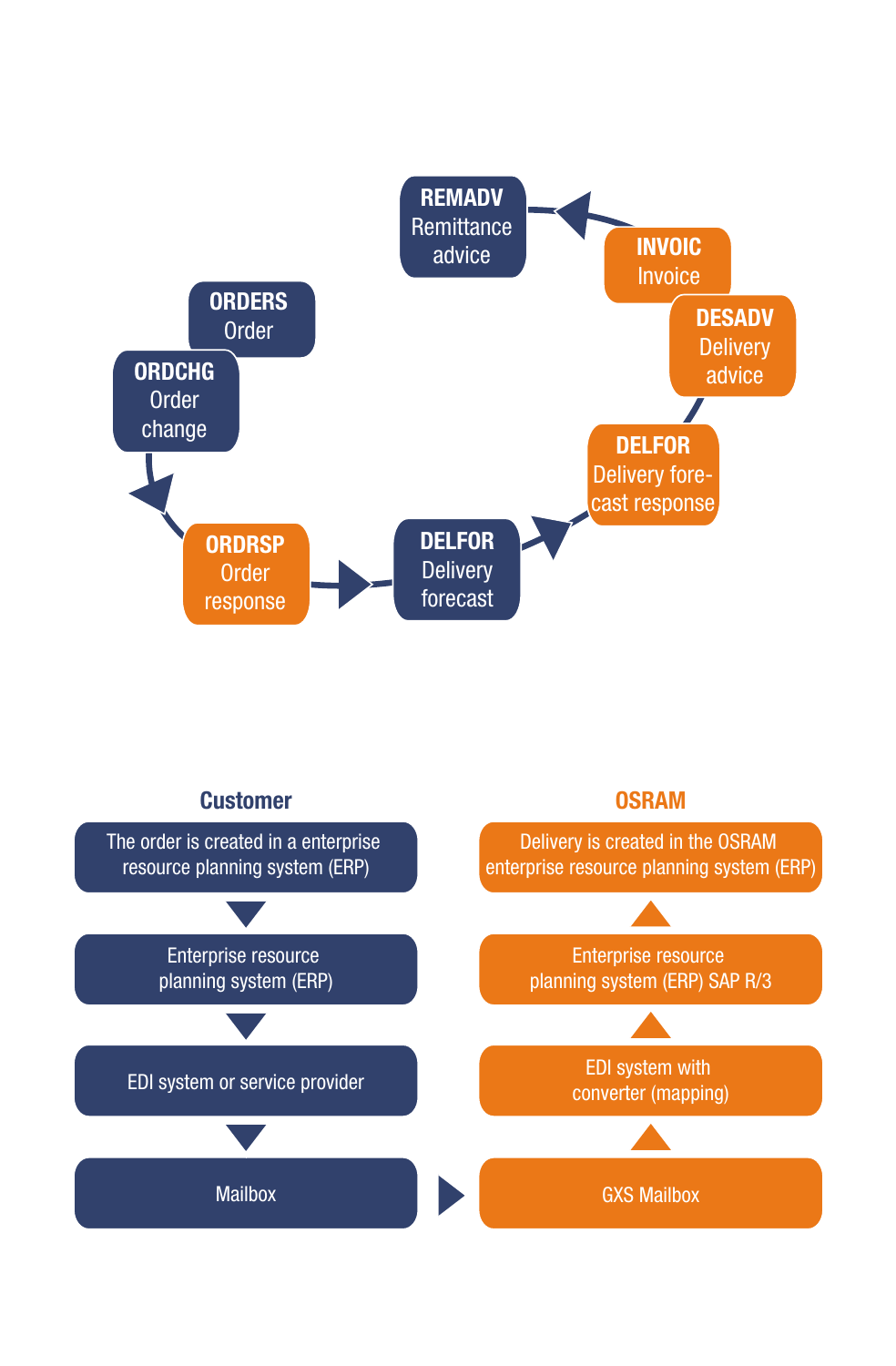

### **One central point of contact**

#### **For existing EDI connections**

If there is an existing EDI connection, a central contact person will be appointed for both commercial and technical queries. This contact person has access to other specialists in the various departments and in IT. You will then receive all the information you need from a single source.

#### **For new EDI connections**

To obtain further information on EDI or to agree on a date for a meeting with OSRAM, you can contact your customer support assistant the OSRAM EDI team directly.

CSSP.Support@osram.de

#### **Small EDI glossary**

- CAP: Common Aftermarket Protocol (= message standard)
- EDI: Electronic Data Interchange
- EDIFACT: Electronic Data Interchange for Administration, Commerce and Transport
- GXS: Global Exchange Service (= service provider)
- IDOC: SAP interface
- Mapping: format conversion (= conversion)
- SBS: SIEMENS Business Services (= service provider)
- UN: United Nations (= organisation that defines message standards)
- VDA: German Automobile Industry Association (= organisation that defines message standards)